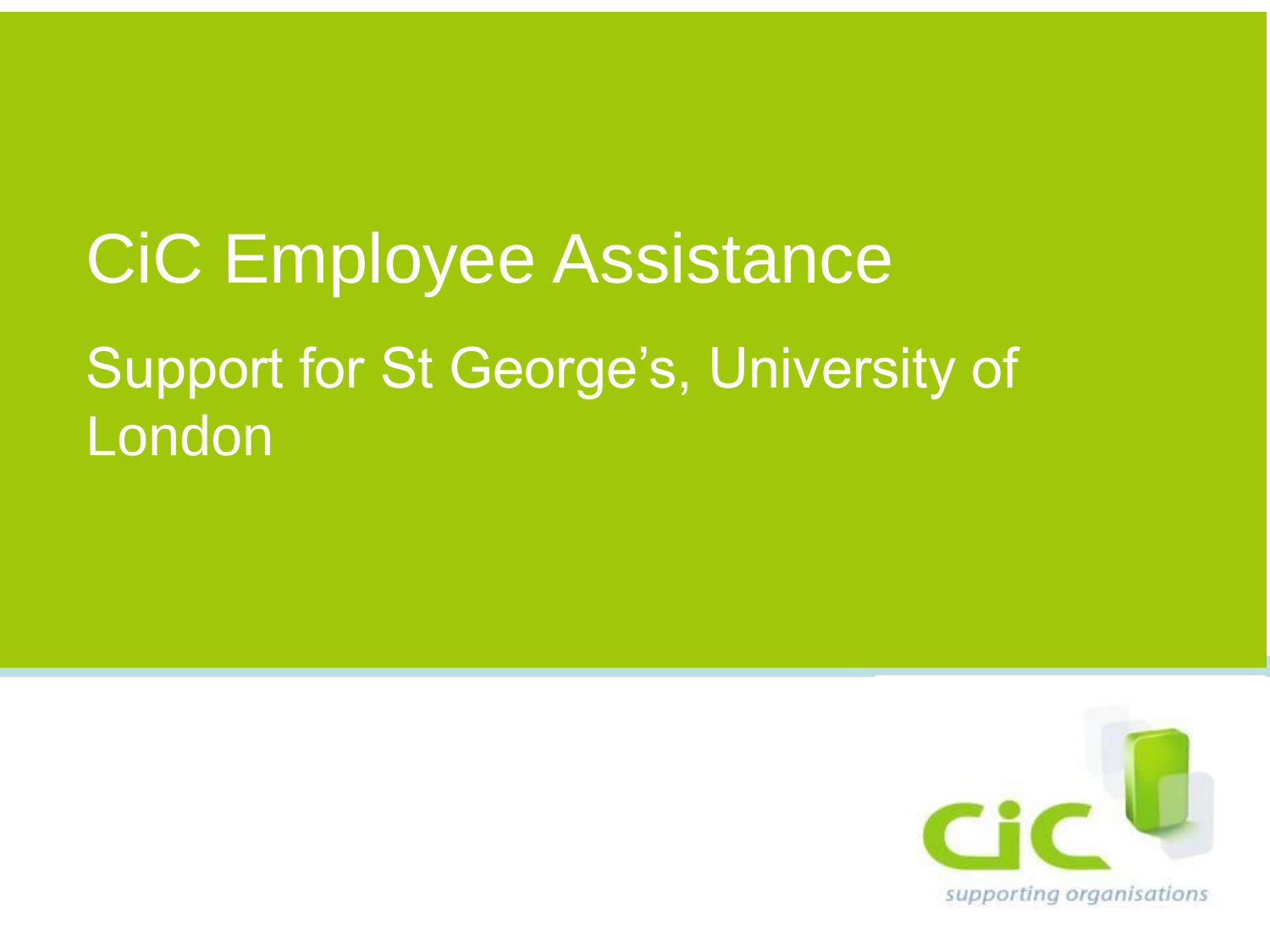#### EAP: What and Why?



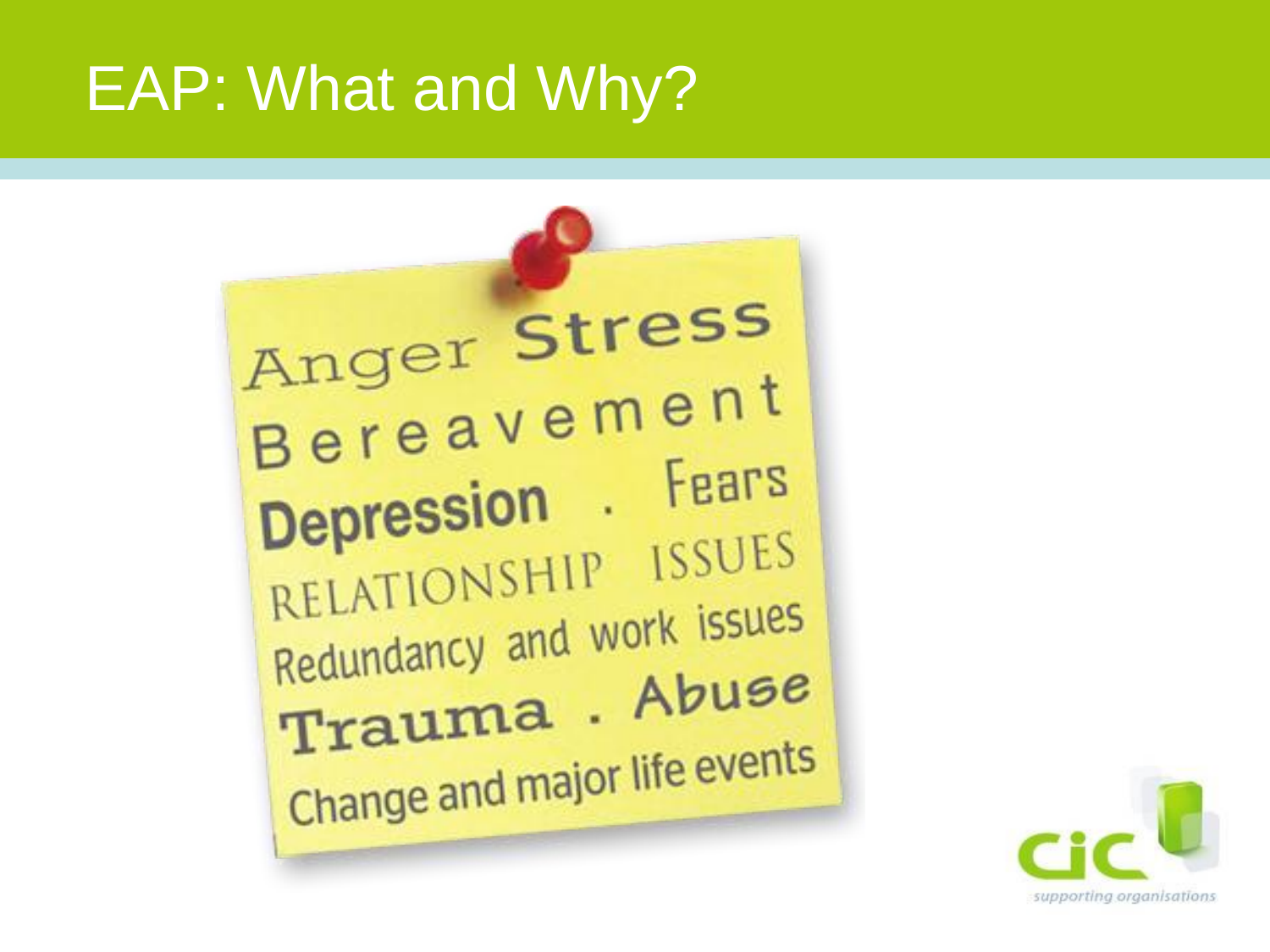## Support available now

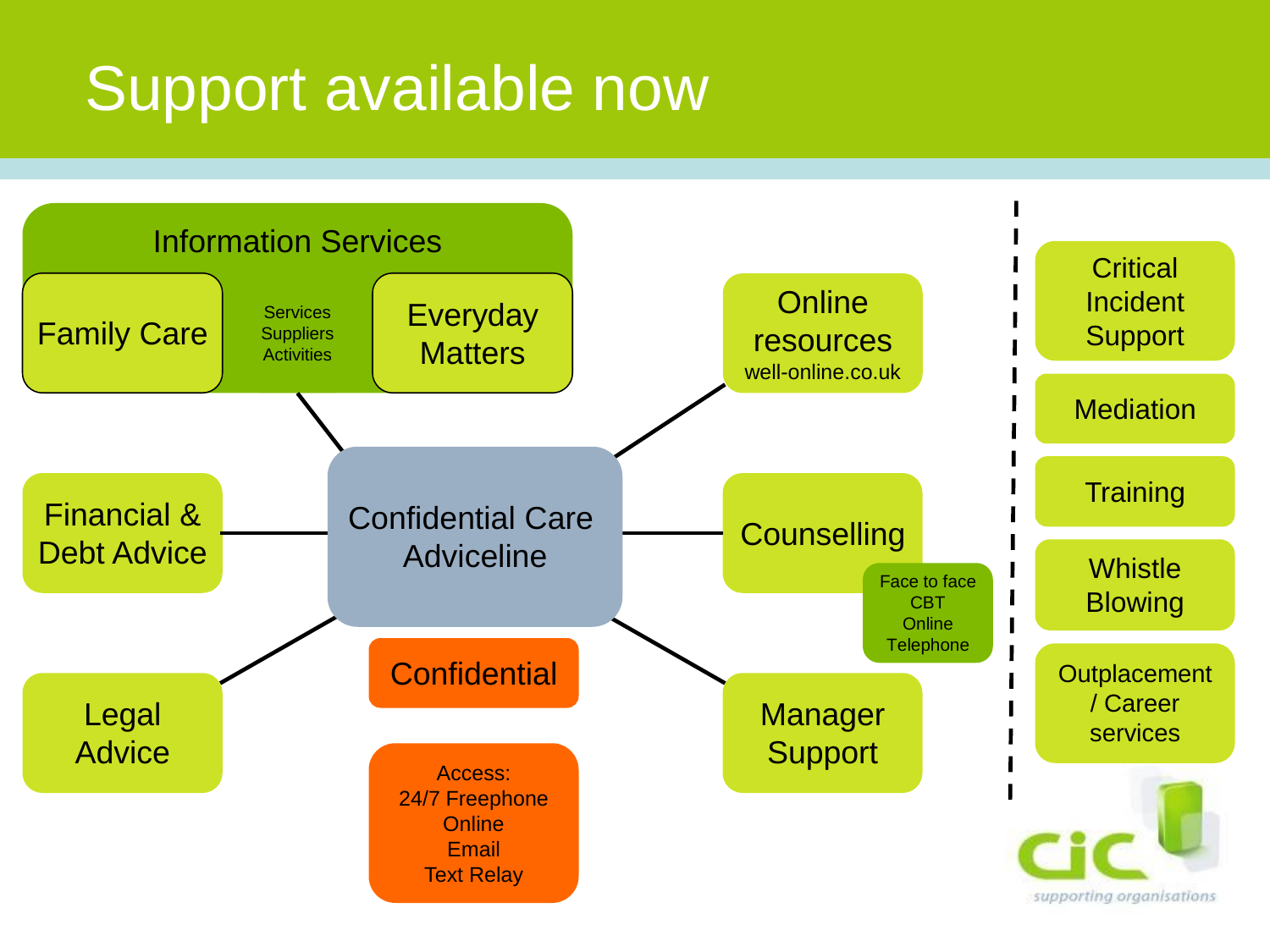### How the service works

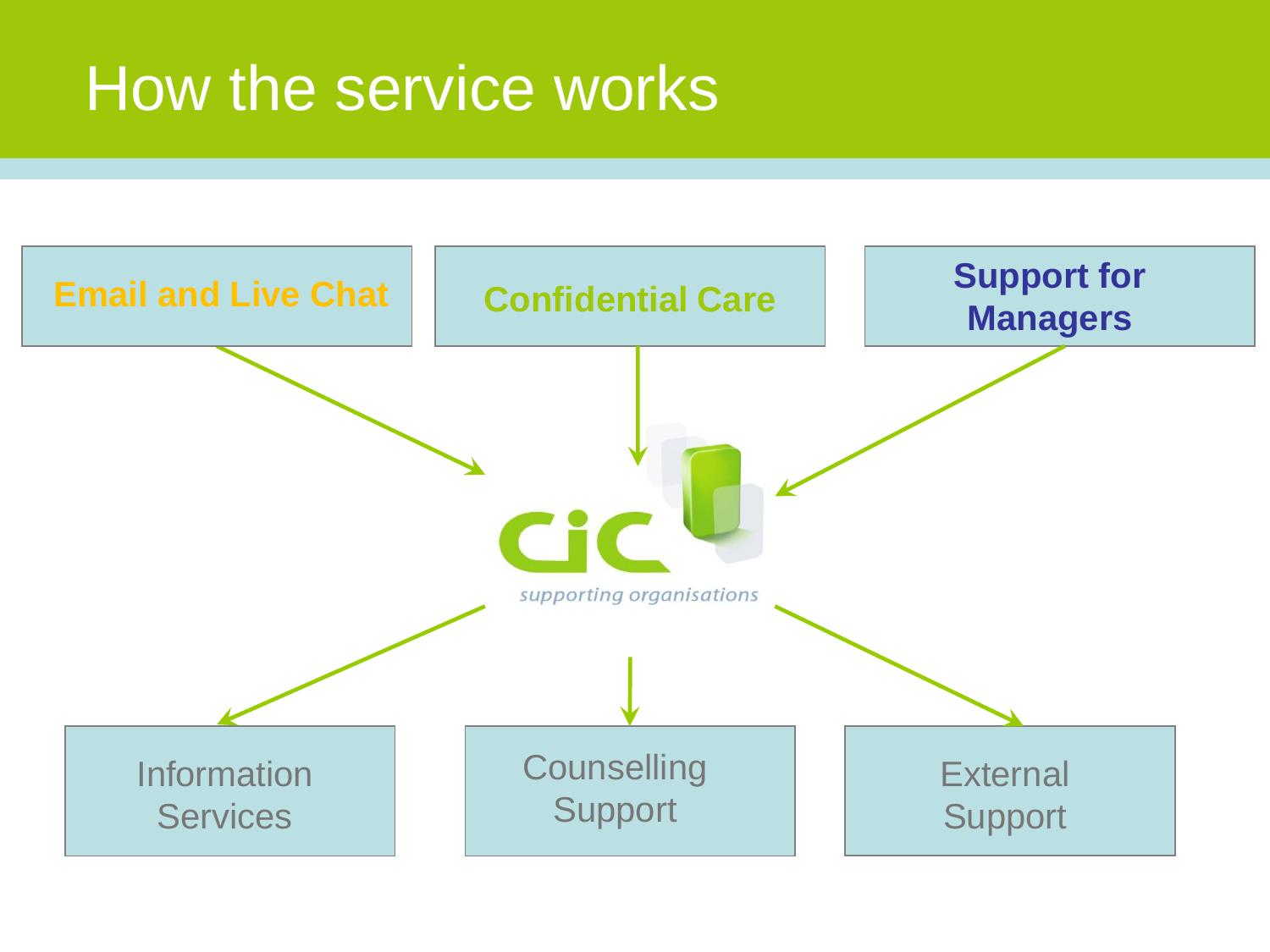## The Confidential Care Adviceline

- Available 24 hours a day, 7 days a week, 365 days a year
- Available to all St George's University of London employees
- **Free and confidential**
- **EXECUTE: Staffed by experienced counsellors**
- Referrals to: Structured Support (Counselling) Information Services External Support

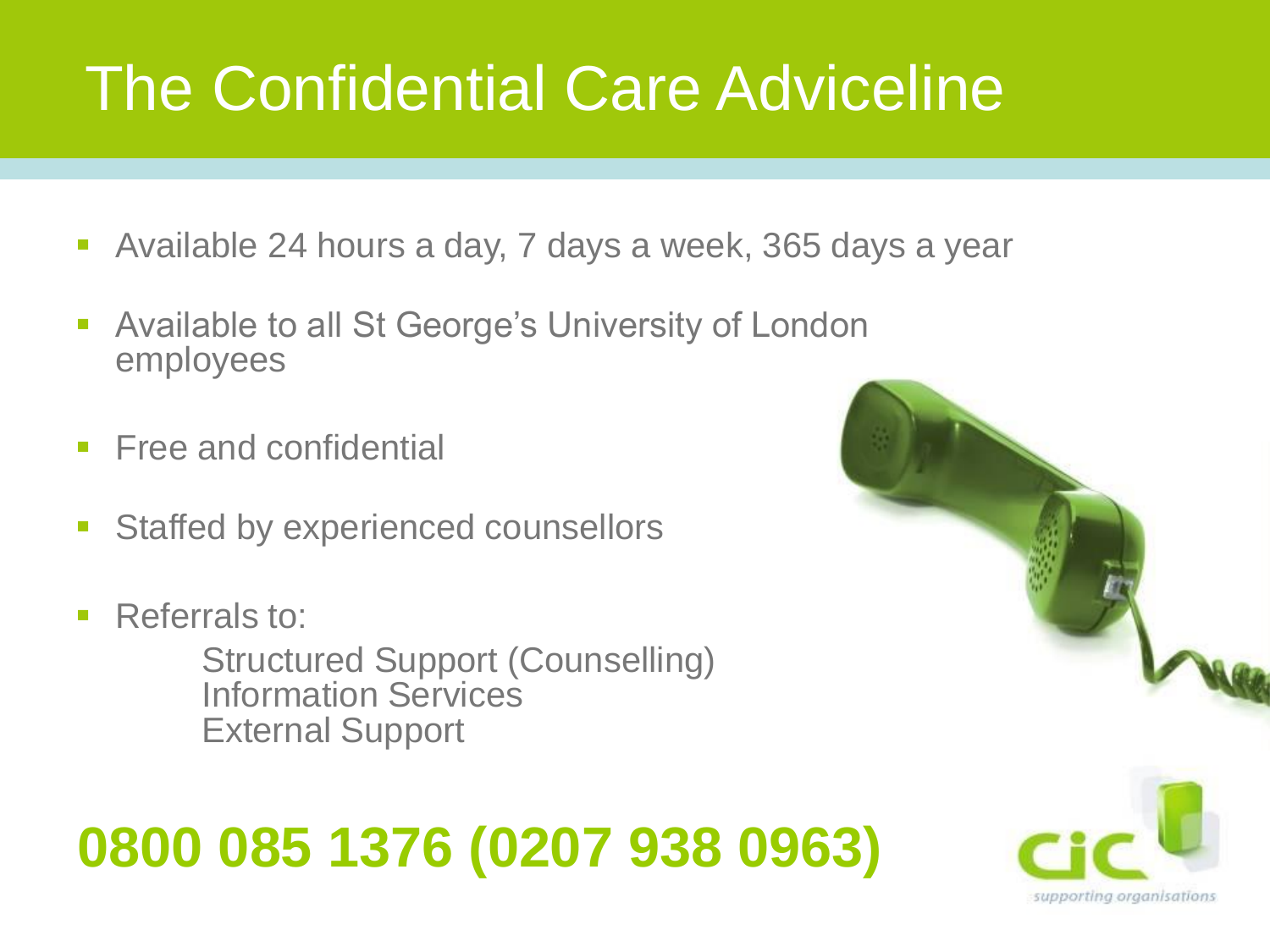## Structured Support Options

- **Mentored Introduction to Mindfulness**
- Structured Telephone or Skype appointments
- Structured Online Counselling Secure Chat
- **EXECUTED Face to Face appointments (up to 6** sessions per person per year)
- Couples Counselling as an alternative option



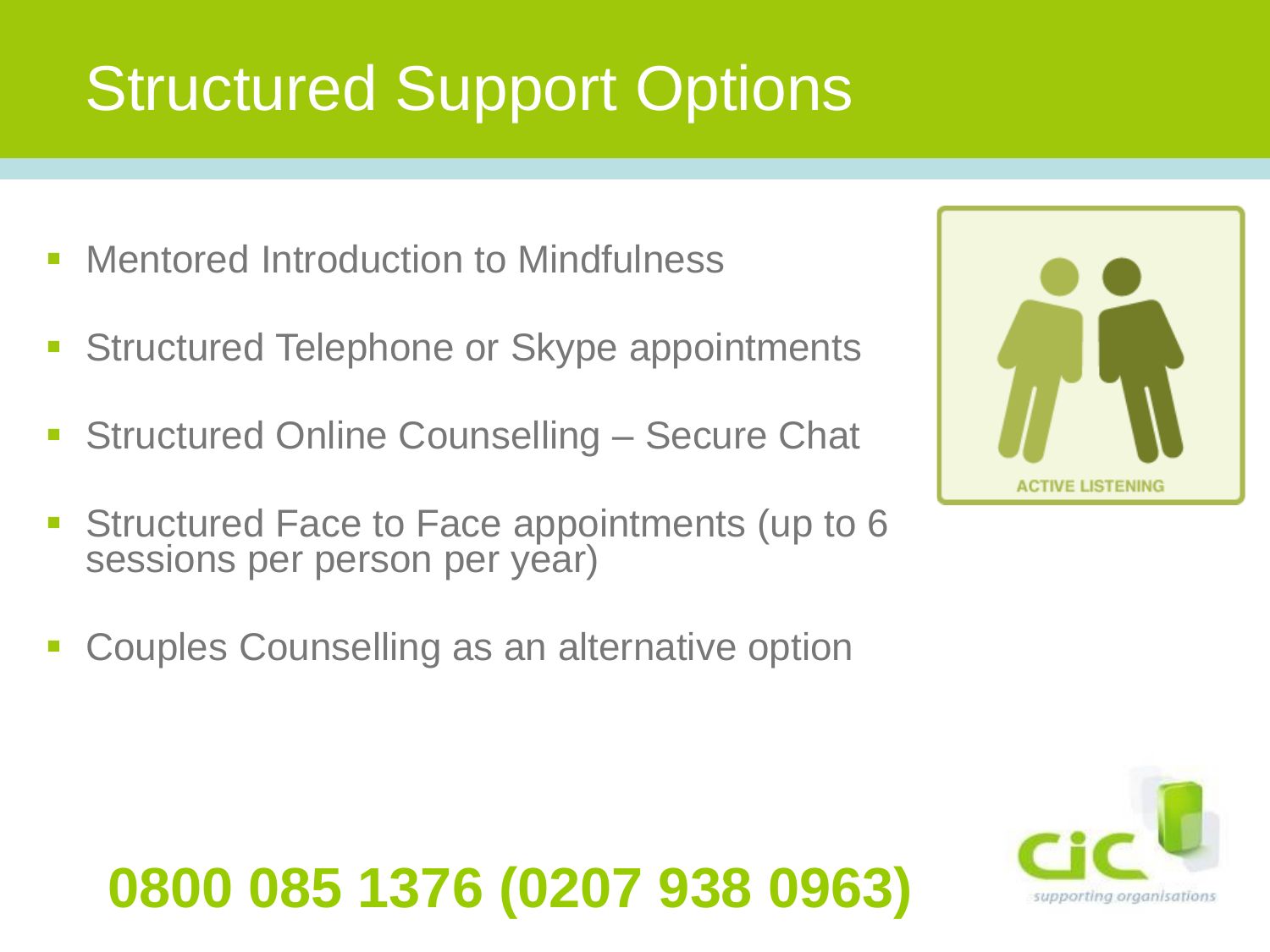## Legal and Tax Information

#### Legal, tax, wills and probate

- **Information and signposting service**
- Access to legal experts
- Any area of the law
- One consultation per unique issue
- **Onward referrals**



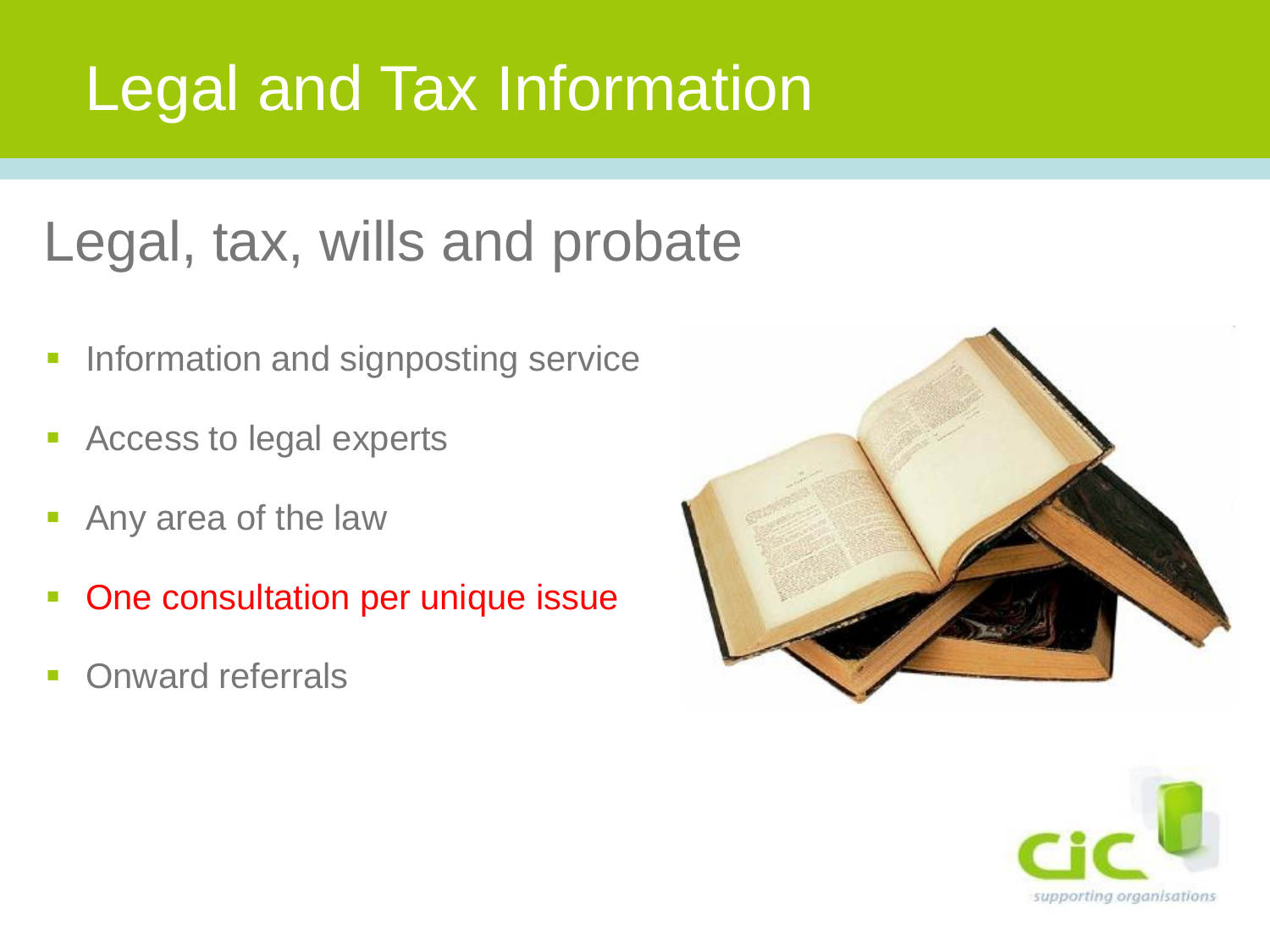### Information Services



#### Family Care | Everyday Matters



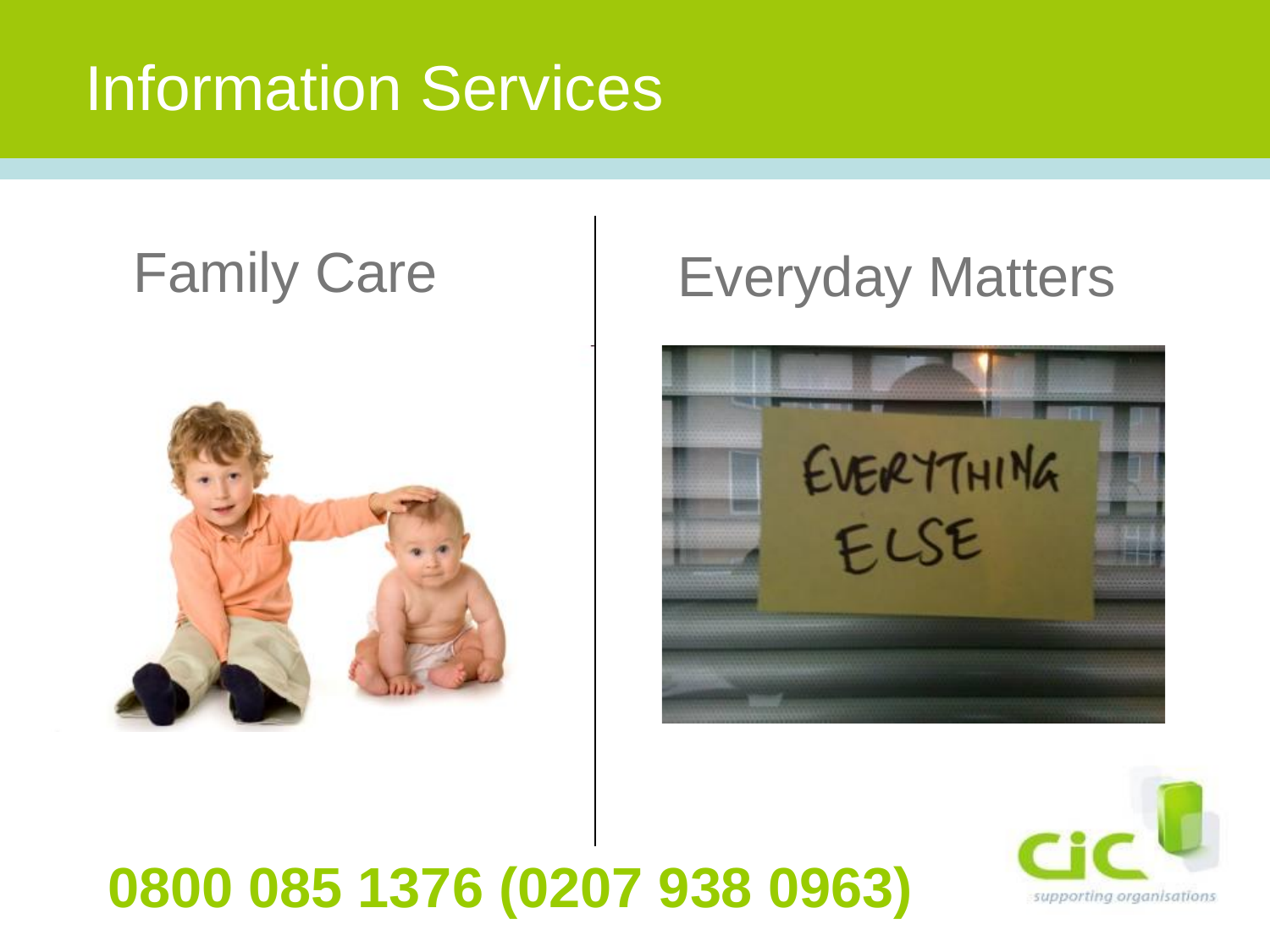### Debt Assistance and Information

- **Practical advice**
- **Income maximisation**
- Actual solutions
- **Bad credit ratings**
- **Debt management plans**



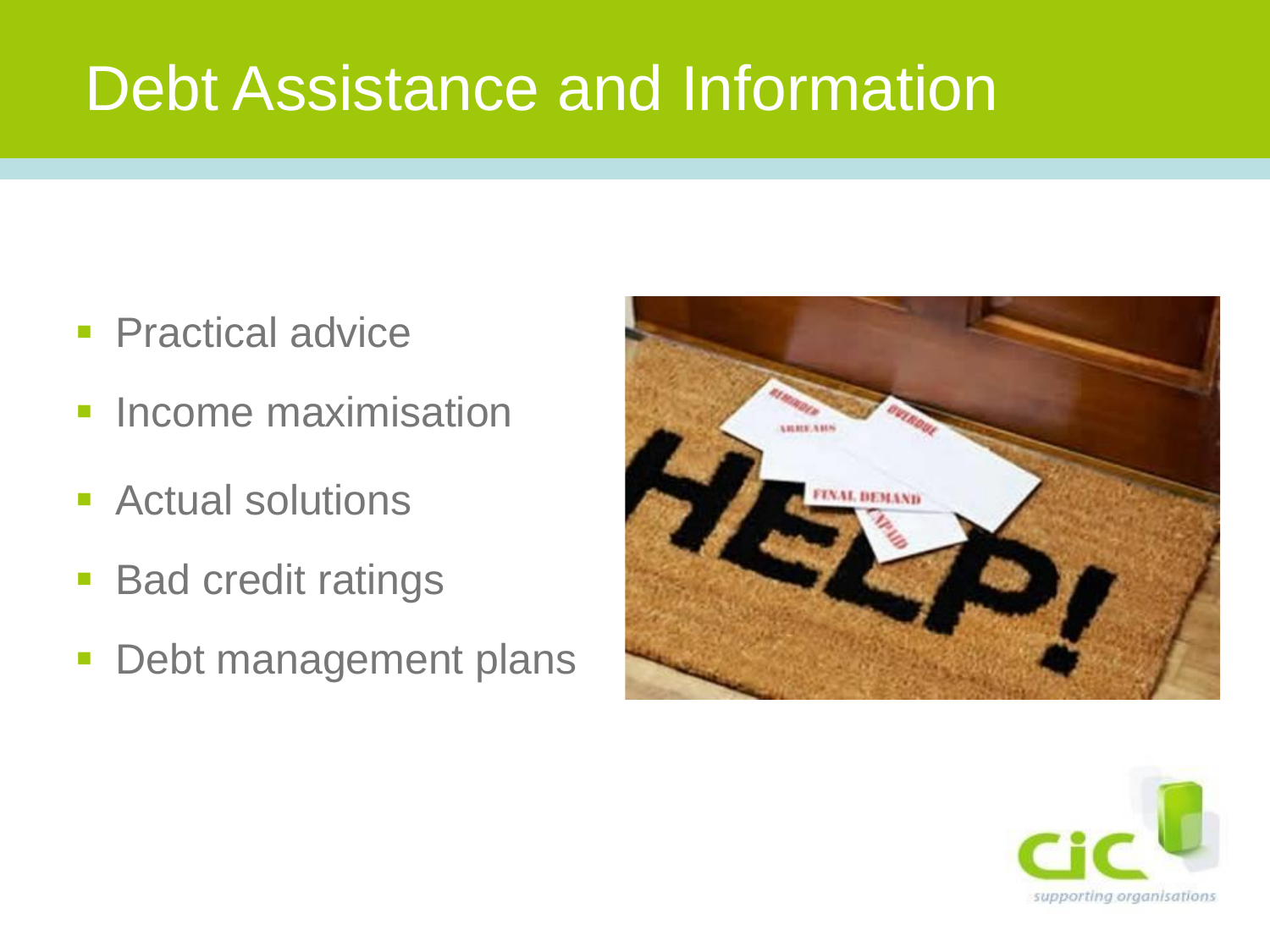# Support for Managers

- Personal support as a manager
- **Supporting your people**
- **EXECOUNDERIST COUNSELLING** referrals
- **Feedback**
- Return to work support
- **Managing performance**
- **Dealing with stress, anxiety and other mental** health issues

#### **0800 085 3805**



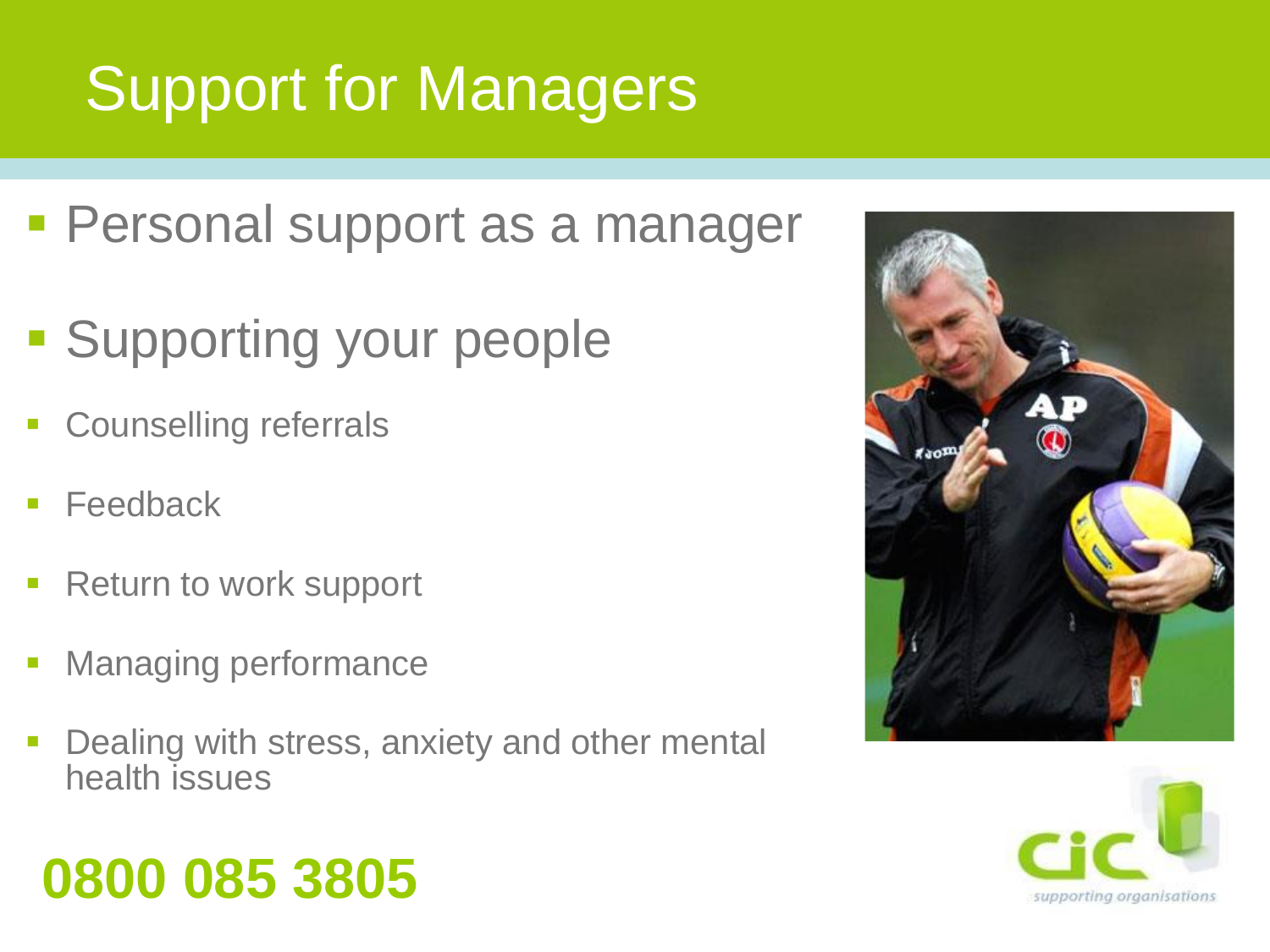## Availability (UK time)

**Confidential Care Adviceline:** 24 hours a day, 7 days a week, 365 days a year

**Email, Online Chat and Counselling Referrals** 8am to 8pm Monday to Friday

**Debt Information:** 8am to 8pm, Monday to Friday 9am to 1pm Saturday

**Legal Service:** 8am to 8pm Monday to Thursday 8am to 6pm Friday



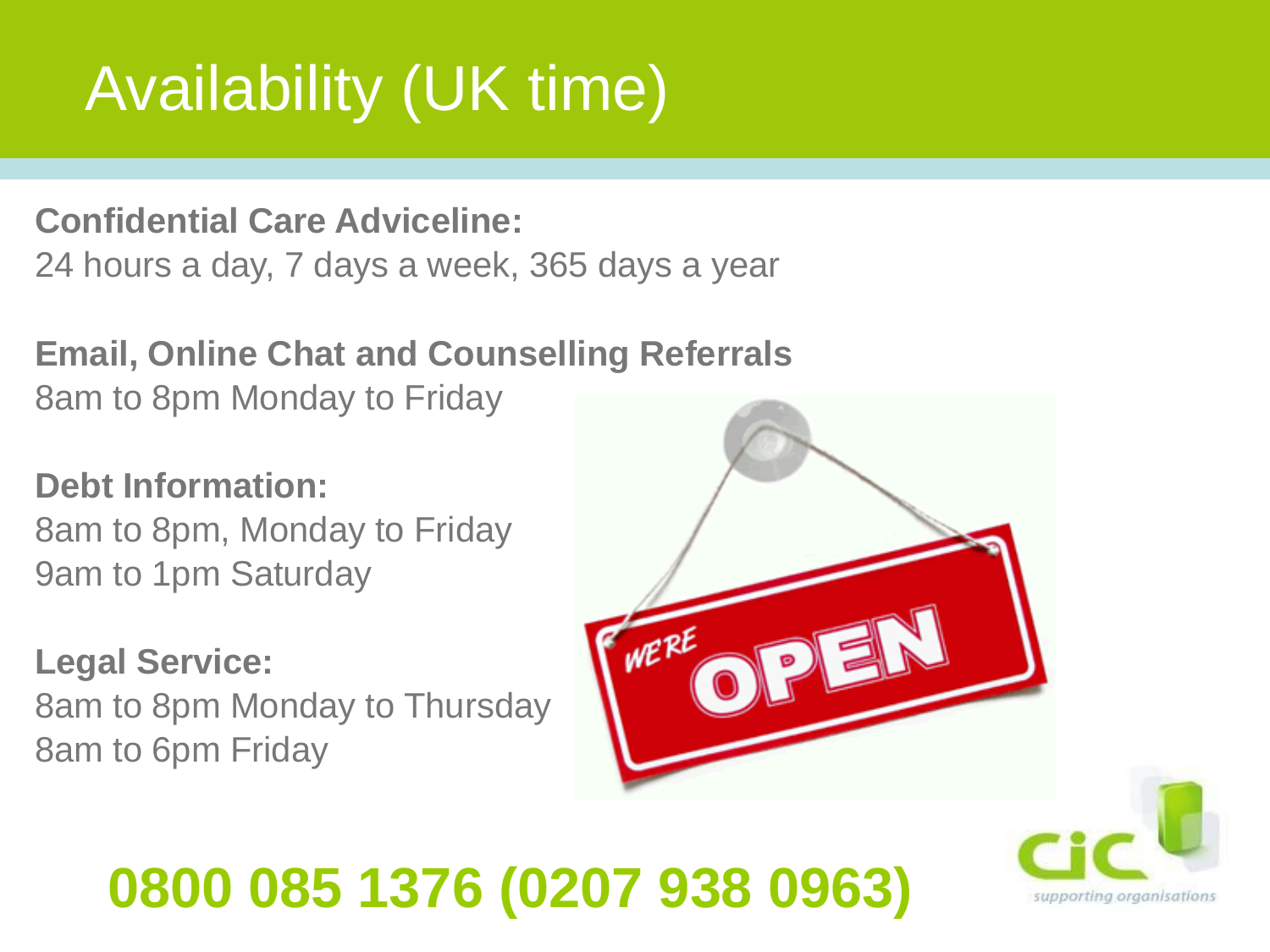#### Call our Adviceline on 0800 085 1376 or +44 (0)20 7938 0963



台

Work Life Home Life Mind & Body

Legal

Confidential Care Money







Home Life



Mind & Body



Money



#### Work Life

We spend roughly a third of our waking hours at work, which makes it important to find ways of actively engaging with what we do. A bit of pressure is helpful, but we also need to be able to feel satisfied and in control.

#### Welcome

Well Online is your comprehensive wellbeing resource, offering information, advice and confidential support. Brought to you by CiC, your organisation's Employee Assistance Programme (EAP), the site offers a wealth of practical tips, fresh ideas and stimulating reading. Whatever challenge you face, you will find help here.

#### **Mental Health**

This month's helpsheet looks at mental health. Many situations arise in day to day life which can cause distress and how an individual copes with distress can vary considerably.



Read more

#### Wellbeing and how to enjoy a little more of it

This Helpsheet looks at wellbeing and how to enjoy a little bit more of it. Read more



#### **Advice Online**

'Chat' online to one of our Adviceline consultants during office hours (9:00am to 5:00pm weekdays)

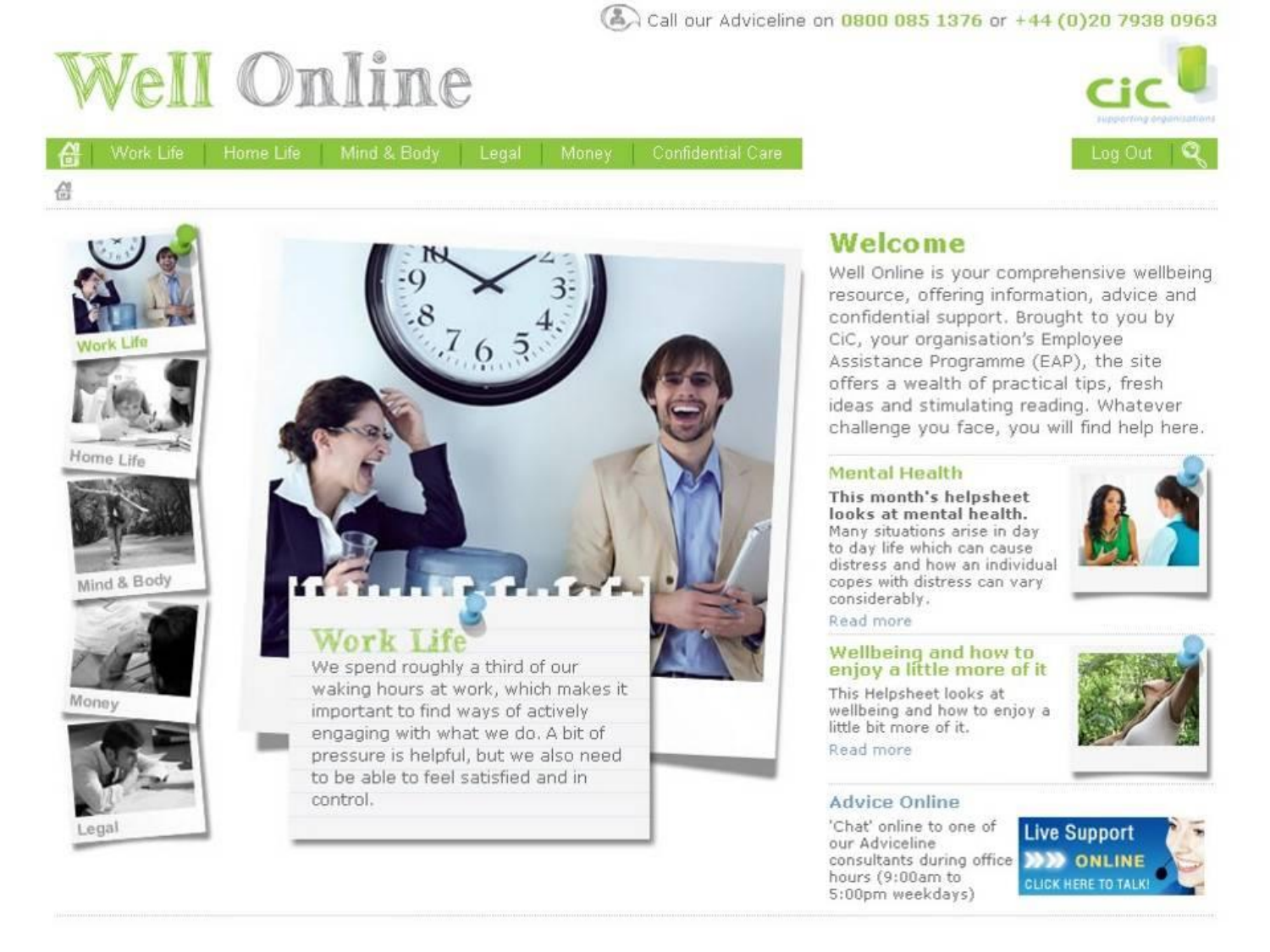# Well Online: Logging In

#### **Web address: www.well-online.co.uk**

#### **username: sglogin password: wellbeing**



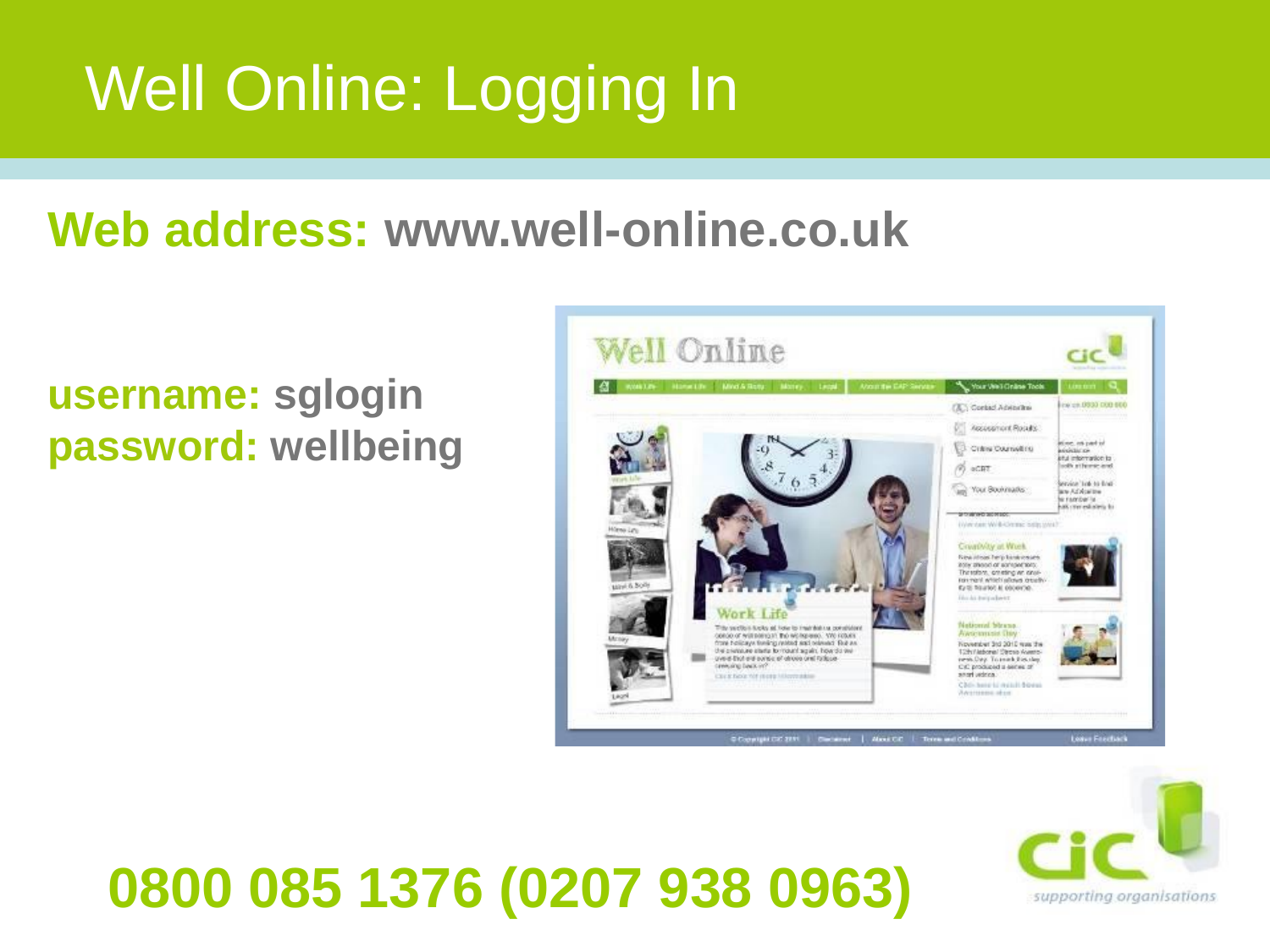2. Call our Adviceline on 0800 085 1376 or +44 (0) 20 7938 0963

| <b>Customer Support Messenger - Google Chrome</b>                              | $= 0$<br>$\mathbf x$               |                                                                                                                                                                                                                                     |
|--------------------------------------------------------------------------------|------------------------------------|-------------------------------------------------------------------------------------------------------------------------------------------------------------------------------------------------------------------------------------|
| https://messenger.providesupport.com/messenger/0v12472gd0v8t14gwtgj455u26.html |                                    |                                                                                                                                                                                                                                     |
| Calling                                                                        | <b>Live Support</b>                | Log Out                                                                                                                                                                                                                             |
| Currently in room: Just Testing (Aidan)                                        | X Exit                             | omprehensive wellbeing                                                                                                                                                                                                              |
| Hello, I'd like to know more about the EAP                                     | Send                               | formation, advice and<br>Brought to you by<br>in's Employee<br>ne (EAP), the site<br>actical tips, fresh<br>3 reading. Whatever<br>you will find help here.<br>eet<br>th.<br>day<br>use<br>ividual<br>vary<br>to<br>of it<br>hjoy a |
|                                                                                | ê<br>Powered by ProvideSupport.com | <b>Live Support</b><br><b>XXX</b> ONLINE<br><b>CLICK HERE TO TALK!</b>                                                                                                                                                              |